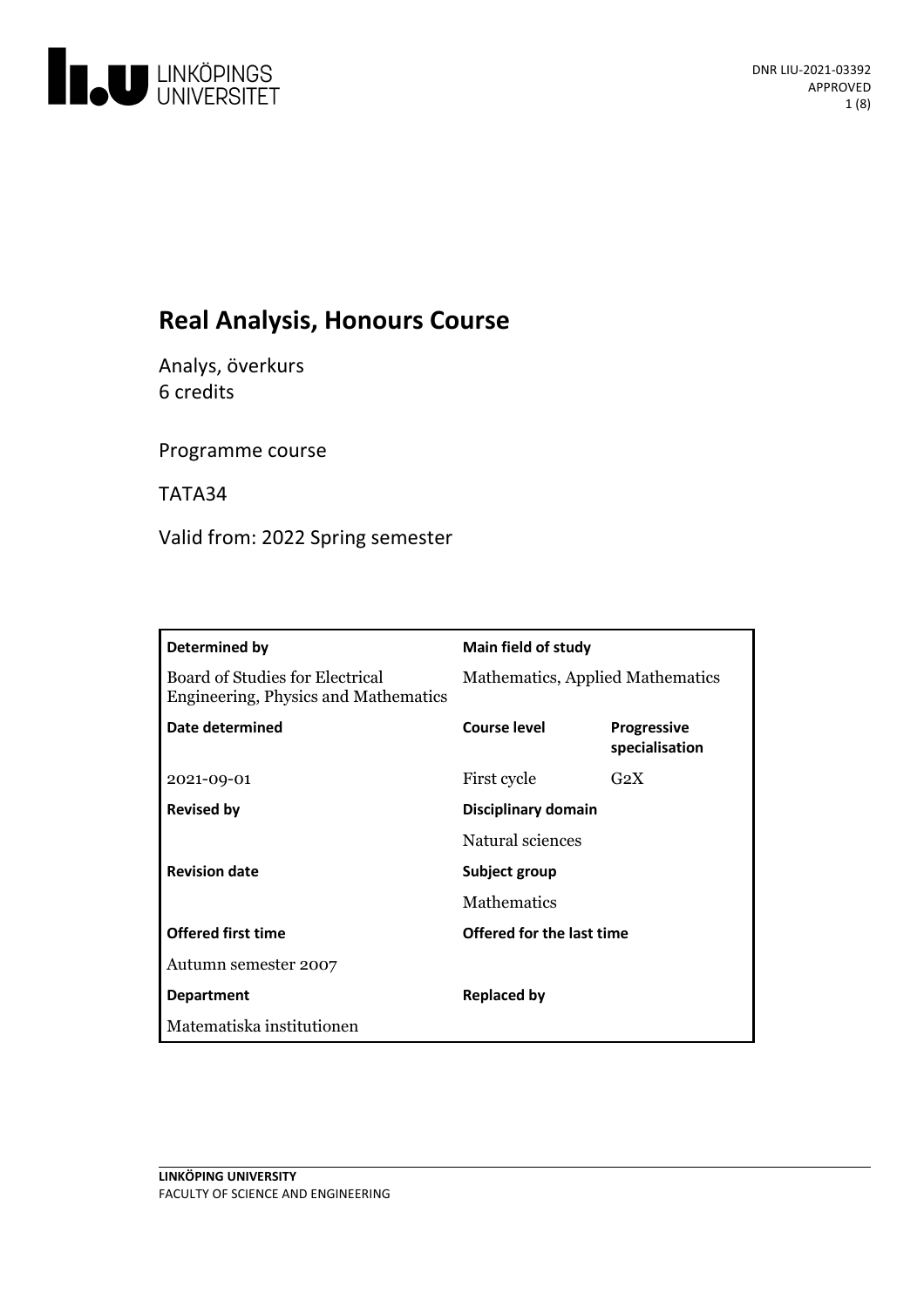# Course offered for

- Master of Science in Industrial Engineering and Management
- Master of Science in Applied Physics and Electrical Engineering
- Master of Science in Industrial Engineering and Management International
- Master of Science in Applied Physics and Electrical Engineering International
- Bachelor's Programme in Mathematics

# Prerequisites

A basic course in calculus and linear algebra.

# Intended learning outcomes

To extend and enhance the analysis taught in the basic calculus courses as a preparation for more advanced studies in mathematics and applied subjects. In the course, the student also practices his/her ability to read and write mathematical text and, in particular, mathematical proofs. After completing the course, the student should

- have a good understanding of the real number system and of functions of a
- real variable,<br>• be able to cite and explain the essential definitions and theorems in real<br>analysis.
- 
- $\bullet$  be able to apply the theory to new situations,<br> $\bullet$  be able to independently formulate and prove simple results about functions of a real variable.

# Course content

The real number system, limits of sequences, series, limits of functions, continuity, differentiation, sequences and series of functions, the Riemann integral.

# Teaching and working methods

Lectures. The course runs over the entire autumn semester.

# Examination

UPG1 Assignments 6 credits U, 3, 4, 5

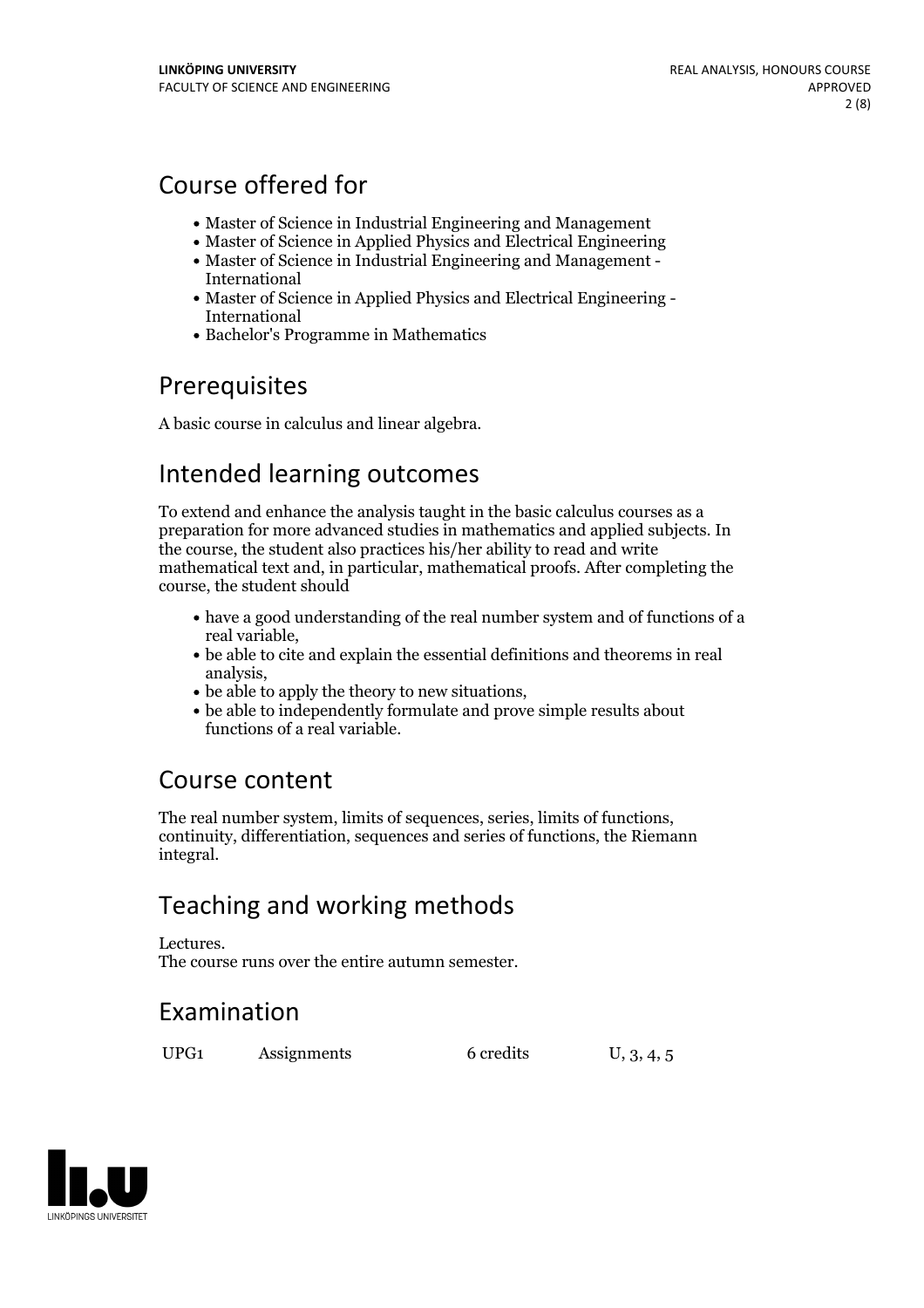# Grades

Four-grade scale, LiU, U, 3, 4, 5

# Other information

### **About teaching and examination language**

The teaching language is presented in the Overview tab for each course. The examination language relates to the teaching language as follows:

- If teaching language is "Swedish", the course as a whole could be given in Swedish, or partly in English. Examination language is Swedish, but parts
- of the examination can be in English. If teaching language is "English", the course as <sup>a</sup> whole is taught in English. Examination language is English. If teaching language is "Swedish/English", the course as <sup>a</sup> whole will be
- taught in English if students without prior knowledge of the Swedish language participate. Examination language is Swedish or English depending on teaching language.

### **Other**

The course is conducted in a manner where both men's and women's experience and knowledge are made visible and developed.

The planning and implementation of a course should correspond to the course syllabus. The course evaluation should therefore be conducted with the course syllabus as a starting point.

If special circumstances prevail, the vice-chancellor may in a special decision specify the preconditions for temporary deviations from this course syllabus, and delegate the right to take such decisions.

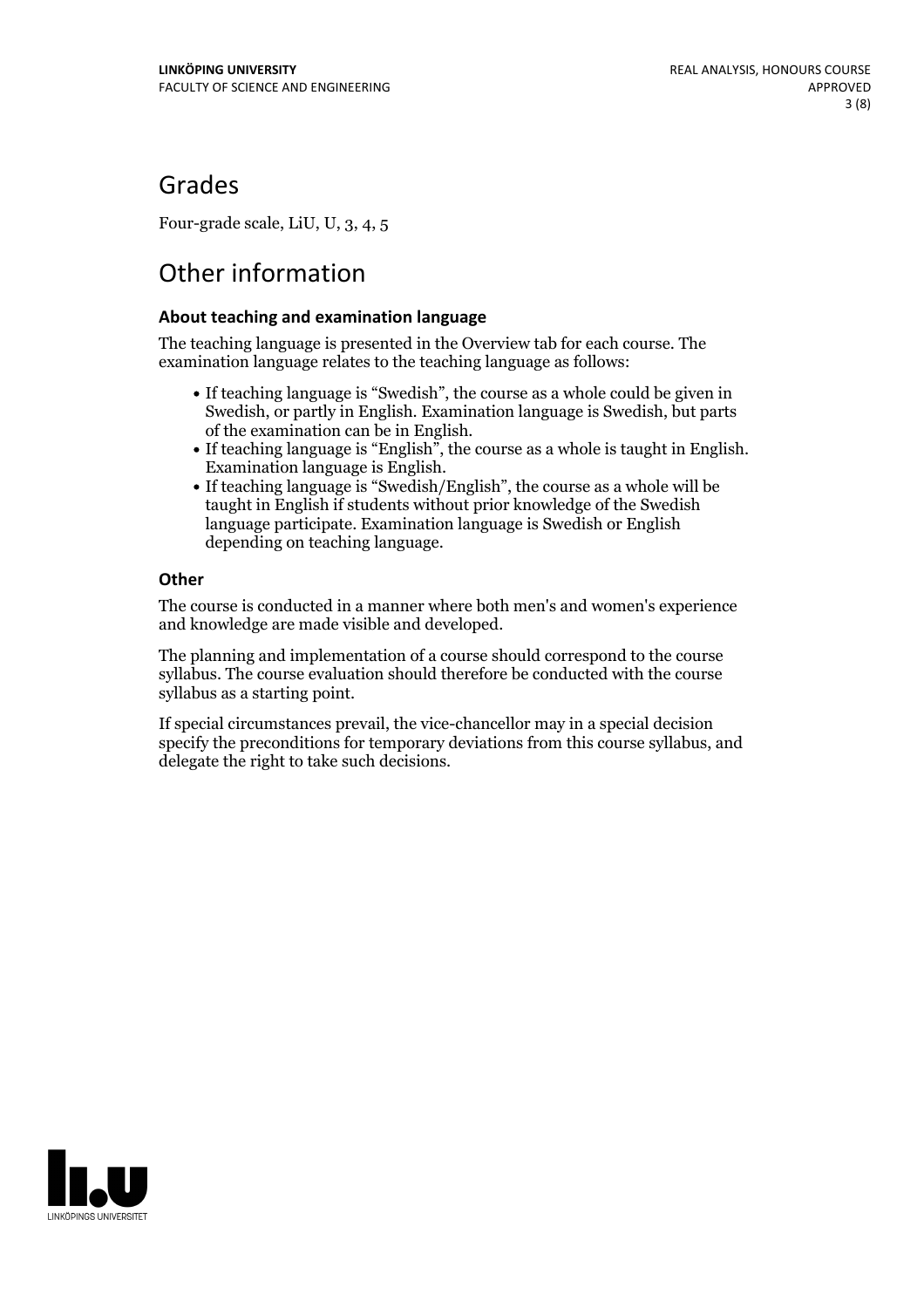# **Common rules**

### Course syllabus

A syllabus must be established for each course. The syllabus specifies the aim and contents of the course, and the prior knowledge that a student must have in order to be able to benefit from the course.

## Timetabling

Courses are timetabled after a decision has been made for this course concerning its assignment to a timetable module.

### Interruption in and deregistration from a course

The LiU decision, Guidelines concerning confirmation of participation in education (Dnr LiU-2020-02256), states that interruptions in study are to be recorded in Ladok. Thus, all students who do not participate in a course for which they have registered must record the interruption, such that the registration on the course can be removed. Deregistration from or interrupting a course is carried out using <sup>a</sup> web-based form: https://www.lith.liu.se/for- [studenter/kurskomplettering?l=en.](https://www.lith.liu.se/for-studenter/kurskomplettering?l=en)

## Cancelled courses and changes to the course syllabus

Courses with few participants (fewer than 10) may be cancelled or organised in a manner that differs from that stated in the course syllabus. The Dean is to deliberate and decide whether a course is to be cancelled or changed from the course syllabus.

## Guidelines relating to examinations and examiners

For details, see Guidelines for education and examination for first-cycle and second-cycle education at Linköping University, Dnr LiU-2020-04501 [\(http://styrdokument.liu.se/Regelsamling/VisaBeslut/917592\)](http://styrdokument.liu.se/Regelsamling/VisaBeslut/917592).

An examiner must be employed as a teacher at LiU according to the LiU Regulations for Appointments, Dnr LiU-2021-01204 [\(https://styrdokument.liu.se/Regelsamling/VisaBeslut/622784](https://styrdokument.liu.se/Regelsamling/VisaBeslut/622784)). For courses in second-cycle, the following teachers can be appointed as examiner: Professor (including Adjunct and Visiting Professor), Associate Professor (including Adjunct), Senior Lecturer (including Adjunct and Visiting Senior Lecturer), Research Fellow, or Postdoc. For courses in first-cycle, Assistant Lecturer (including Adjunct and Visiting Assistant Lecturer) can also be appointed as examiner in addition to those listed for second-cycle courses. In exceptional cases, a Part-time Lecturer can also be appointed as an examiner at both first- and second cycle, see Delegation of authority for the Board of Faculty of Science and Engineering.

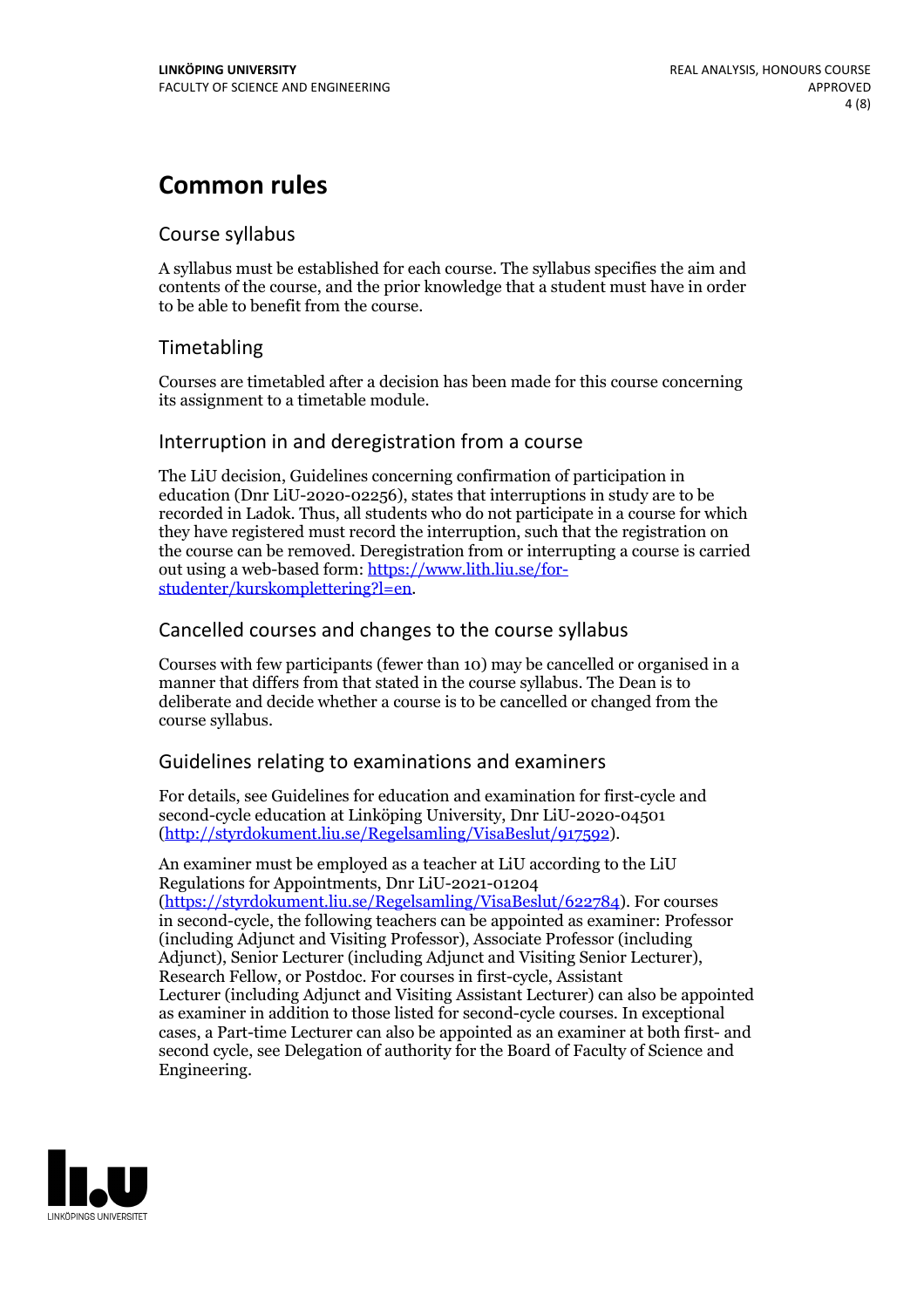## Forms of examination

#### **Principles for examination**

Written and oral examinations and digital and computer-based examinations are held at least three times a year: once immediately after the end of the course, once in August, and once (usually) in one of the re-examination periods. Examinations held at other times are to follow a decision of the faculty programme board.

Principles for examination scheduling for courses that follow the study periods:

- courses given in VT1 are examined for the first time in March, with re-examination in June and August
- courses given in VT2 are examined for the first time in May, with re-examination in August and October
- courses given in HT1 are examined for the first time in October, with re-examination in January and August
- courses given in HT2 are examined for the first time in January, with re-examination in March and in August.

The examination schedule is based on the structure of timetable modules, but there may be deviations from this, mainly in the case of courses that are studied and examined for several programmes and in lower grades (i.e. 1 and 2).

Examinations for courses that the faculty programme board has decided are to be held in alternate years are held three times during the school year in which the course is given according to the principles stated above.

Examinations for courses that are cancelled orrescheduled such that they are not given in one or several years are held three times during the year that immediately follows the course, with examination scheduling that corresponds to the scheduling that was in force before the course was cancelled or rescheduled.

When a course, or a written examination (TEN, DIT, DAT), is given for the last time, the regular examination and two re-examinations will be offered. Thereafter, examinations are phased out by offering three examinations during the following academic year at the same times as the examinations in any substitute course. If there is no substitute course, three examinations will be offered during re- examination periods during the following academic year. Other examination times are decided by the faculty programme board. In all cases above, the examination is also offered one more time during the academic year after the following, unless the faculty programme board decides otherwise. In total, 6 re-examinations are offered, of which 2 are regular re-examinations. In the examination registration system, the examinations given for the penultimate time and the last time are denoted.

If a course is given during several periods of the year (for programmes, or on different occasions for different programmes) the faculty programme board or boards determine together the scheduling and frequency of re-examination occasions.

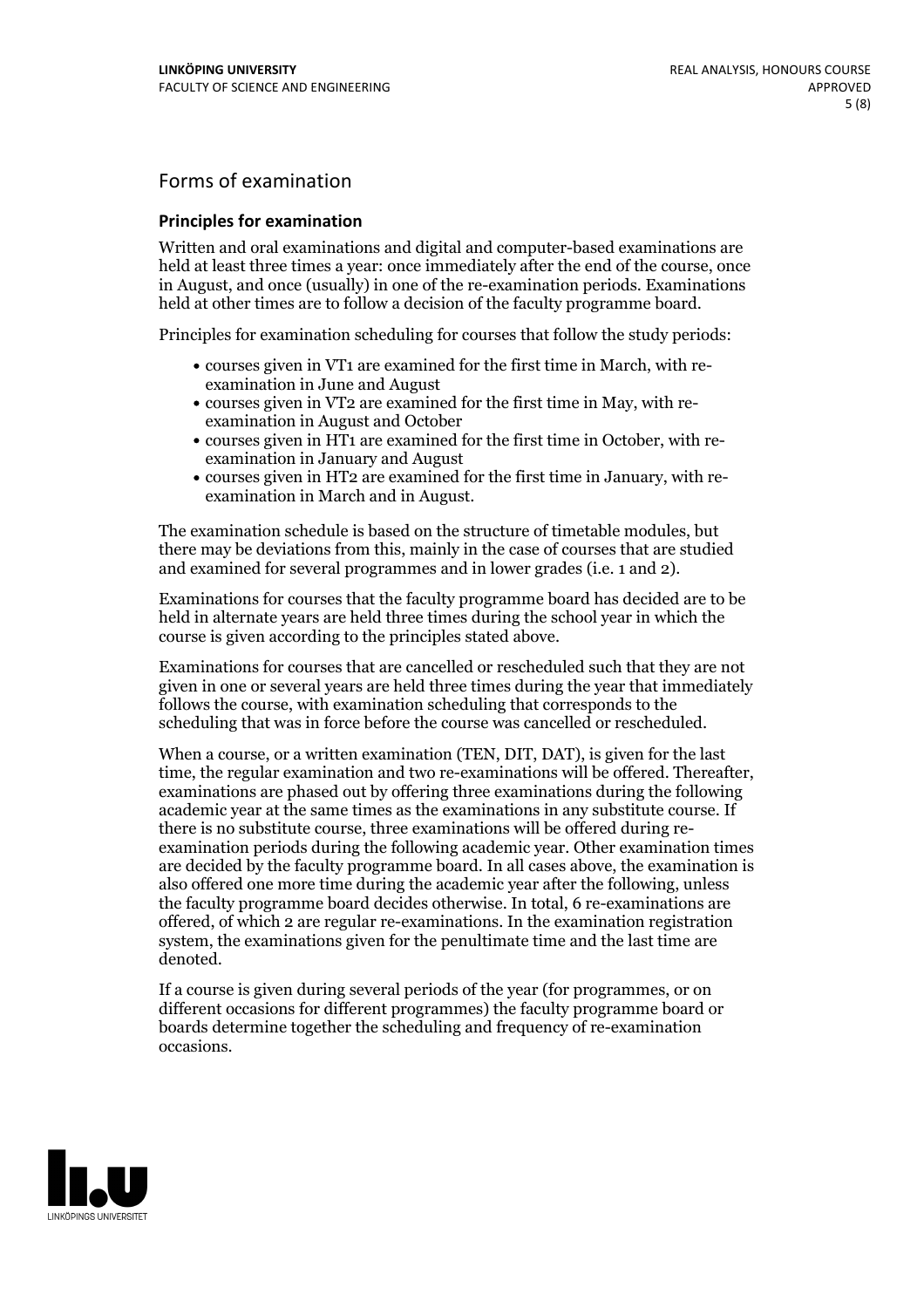### **Retakes of other forms of examination**

Regulations concerning retakes of other forms of examination than written examinations and digital and computer-based examinations are given in the LiU guidelines for examinations and examiners, [http://styrdokument.liu.se/Regelsamling/VisaBeslut/917592.](http://styrdokument.liu.se/Regelsamling/VisaBeslut/917592)

#### **Course closure**

For Decision on Routines for Administration of the Discontinuation of Educational Programs, Freestanding Courses and Courses in Programs, see DNR LiU-2021-04782. After a decision on closure and after the end of the discontinuation period, the students are referred to a replacement course (or similar) according to information in the course syllabus or programme syllabus. If a student has passed some part/parts of a closed program course but not all, and there is an at least partially replacing course, an assessment of crediting can be made. Any crediting of course components is made by the examiner.

### **Registration for examination**

In order to take an written, digital or computer-based examination, registration in advance is mandatory, see decision in the university's rule book [https://styrdokument.liu.se/Regelsamling/VisaBeslut/622682.](https://styrdokument.liu.se/Regelsamling/VisaBeslut/622682) An unregistered student can thus not be offered a place. The registration is done at the Student Portal or in the LiU-app during the registration period. The registration period opens 30 days before the date of the examination and closes 10 days before the date of the examination. Candidates are informed of the location of the examination by email, four days in advance.

### **Code of conduct for students during examinations**

Details are given in a decision in the university's rule book: <http://styrdokument.liu.se/Regelsamling/VisaBeslut/622682>.

#### **Retakes for higher grade**

Students at the Institute of Technology at LiU have the right to retake written examinations and digital and computer-based examinations in an attempt to achieve a higher grade. This is valid for all examination components with code "TEN", "DIT" and "DAT". The same right may not be exercised for other examination components, unless otherwise specified in the course syllabus.

A retake is not possible on courses that are included in an issued degree diploma.

#### **Grades**

The grades that are preferably to be used are Fail (U), Pass (3), Pass not without distinction  $(4)$  and Pass with distinction  $(5)$ .

- Grades U, 3, 4, 5 are to be awarded for courses that have written or digital examinations.<br>• Grades Fail (U) and Pass (G) may be awarded for courses with a large
- degree of practical components such as laboratory work, project work and

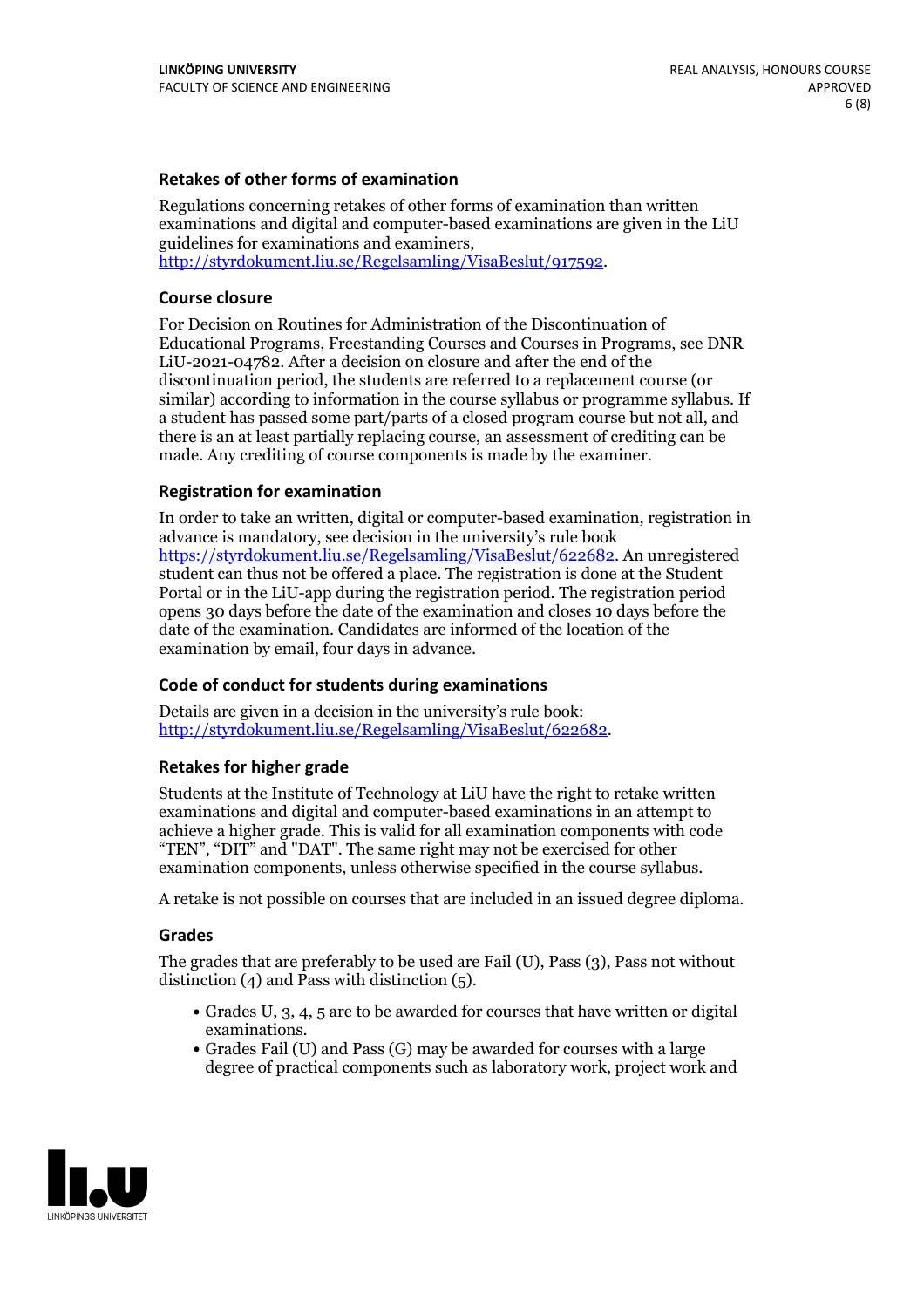group work.<br>• Grades Fail (U) and Pass (G) are to be used for degree projects and other independent work.

### **Examination components**

The following examination components and associated module codes are used at the Faculty of Science and Engineering:

- Grades U, 3, 4, 5 are to be awarded for written examinations (TEN) and
- digital examinations (DIT).<br>• Examination components for which the grades Fail (U) and Pass (G) may be awarded are laboratory work (LAB), project work (PRA), preparatory written examination (KTR), digital preparatory written examination (DIK), oral examination (MUN), computer-based examination (DAT), home
- assignment (HEM), and assignment (UPG).<br>• Students receive grades either Fail (U) or Pass (G) for other examination components in which the examination criteria are satisfied principally through active attendance such as tutorial group (BAS) or examination item
- (MOM).<br>• Grades Fail (U) and Pass (G) are to be used for the examination components Opposition (OPPO) and Attendance at thesis presentation (AUSK) (i.e. part of the degree project).

In general, the following applies:

- 
- Mandatory course components must be scored and given <sup>a</sup> module code. Examination components that are not scored, cannot be mandatory. Hence, it is voluntary to participate in these examinations, and the voluntariness must be clearly stated. Additionally, if there are any associated conditions to
- the examination component, these must be clearly stated as well.<br>• For courses with more than one examination component with grades U,3,4,5, it shall be clearly stated how the final grade is weighted.

For mandatory components, the following applies (in accordance with the LiU Guidelines for education and examination for first-cycle and second-cycle education at Linköping University,<br>[http://styrdokument.liu.se/Regelsamling/VisaBeslut/917592\)](http://styrdokument.liu.se/Regelsamling/VisaBeslut/917592):

If special circumstances prevail, and if it is possible with consideration of the nature of the compulsory component, the examiner may decide to replace the compulsory component with another equivalent component.

For possibilities to alternative forms of examinations, the following applies (in accordance with the LiU Guidelines for education and examination for first-cycle [http://styrdokument.liu.se/Regelsamling/VisaBeslut/917592\)](http://styrdokument.liu.se/Regelsamling/VisaBeslut/917592):

If the LiU coordinator for students with disabilities has granted a student the right to an adapted examination for a written examination in an examination hall, the student has the right to it.